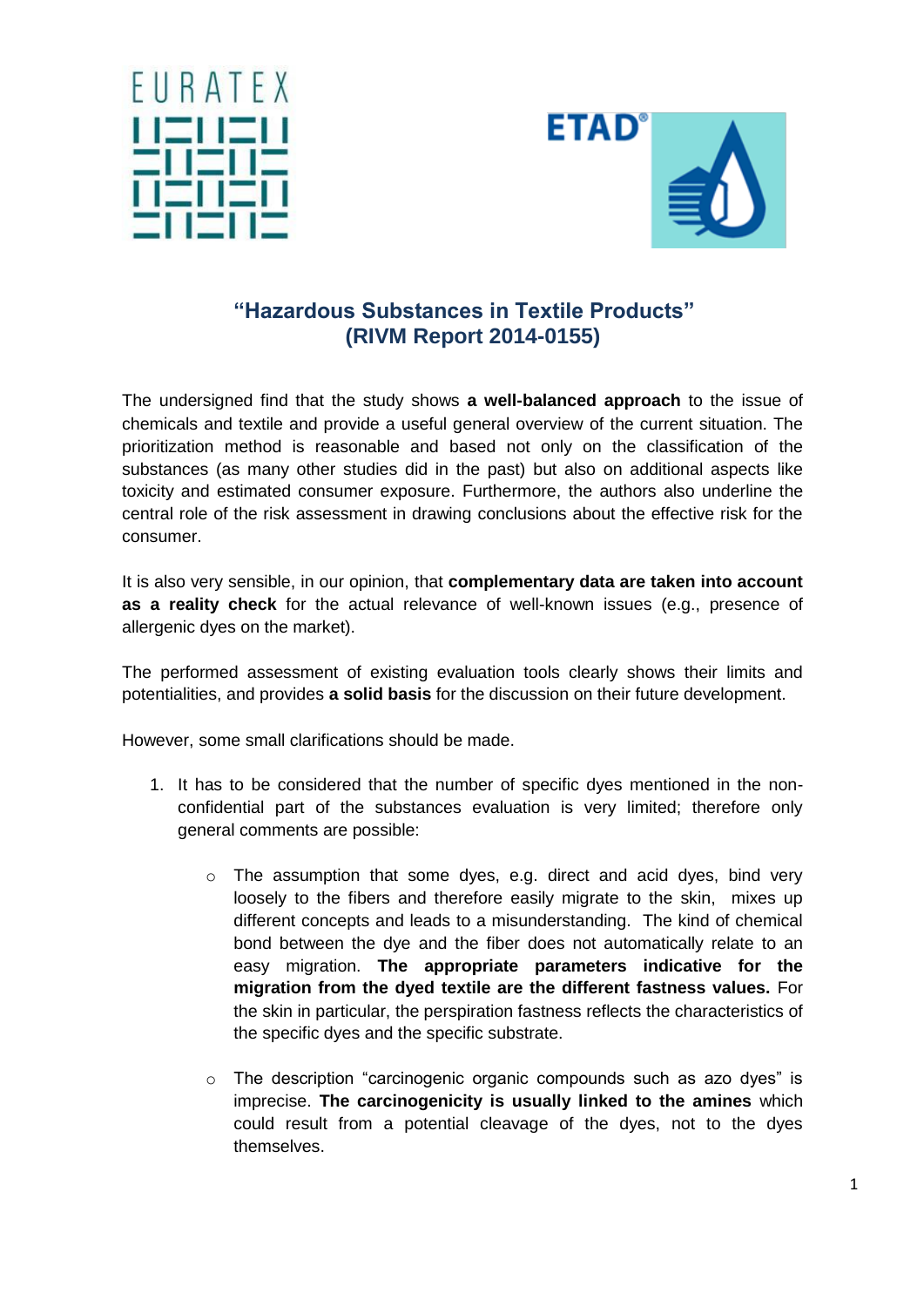- o As regards the recent KemI report summarized in Section 4.4, our respective associations provided in November 2014 a detailed feedback on the document to the European Commission and Member States. Among others, we strongly criticized **the inappropriate use of the Colour Index Database** as a source of information on dyes currently on the market. This led to a misleading high number in the KemI report.
- 2. To improve the prioritization method, further work should also **consider the relevance of the identified substances** for the textile and clothing industry. Most of the substances of Table 10: "Substances with highest priority scores" have a very limited significance in the production of textiles and clothing nowadays.
- 3. Regarding the availability for a broad consumer exposure to the skin, RIVM should take into account, mentioning only a few examples here, that **most textiles for consumer use have no flame retardant finishing anymore** (this is limited to PPE), **no organic tin substances** (these substances were used in the past as biocides), **no cadmium** (it is only relevant for PVC-coatings, these days only in use for technical textiles) etc.
- 4. As far as the discussion in chapter 7.2 is concerned, it **is necessary to perform a correction of the priority score** via a manual screening of the results according to the relevance for the textile and clothing industry.
- 5. The prioritization should **take into account the probability that the substance is still in the finished textile after all processing** steps and exclude intermediates from the scope.

As a final remark, with the interest on hazardous substances in textiles remaining constant, **we think it is important for our associations to keep being involved in ongoing national and international projects and help clarify open questions on the safety of textile products.**

As recent examples:

- $\circ$  ETAD has already started to collaborate with the Swiss authorities as regards the findings described in their publication on non-regulated amines, also mentioned in the Netherlands' RIVM report.
- $\circ$  The Association of the Textile and Clothing Industry of Northwest Germany is working together with its member companies (especially importing clothing companies) to perform a method for risk assessment for some "critical" substances" and their relevance for which kind of textile. The results might be a supplement to the RIVM study.

**EURATEX and ETAD would be quite glad for continuing communication and cooperation with the Dutch authorities in case they decide on further steps for the "Hazardous substances in textiles".**